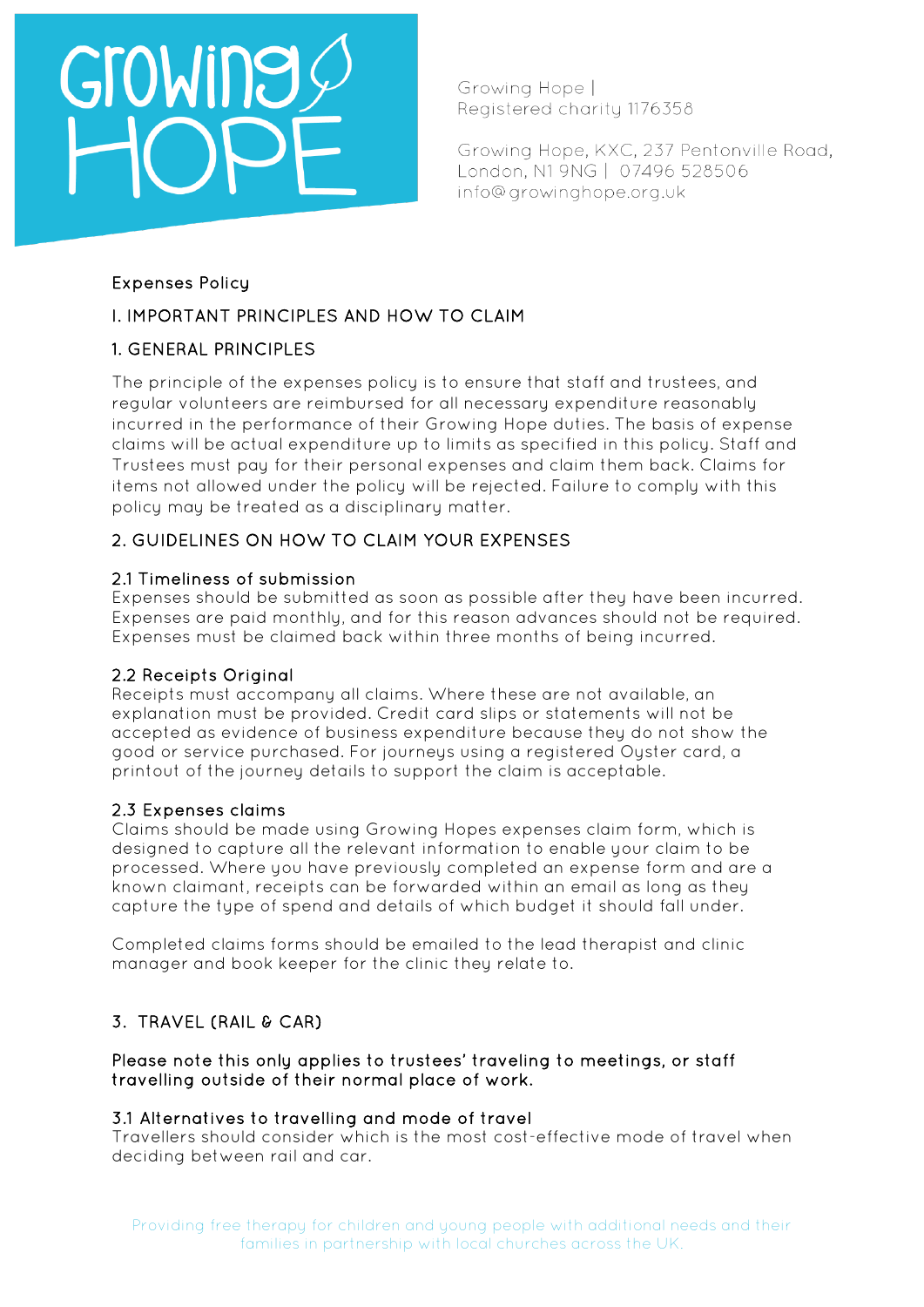

Growing Hope I Reaistered charity 1176358

Growing Hope, KXC, 237 Pentonville Road, London, N1 9NG | 07496 528506 info@growinghope.org.uk

### 3.2. Class of travel, type of ticket (RAIL)

First-class rail travel is not normally permitted. Travellers should endeavour to obtain cost savings by booking in advance, taking advantage of off-peak travel where practical, avoiding the more open return tickets, and taking advantage of concession rates where these are available.

# 3.3. Driving (INCLUDING MILEAGE RATES)

When driving on Growing Hope business you can claim mileage from your home to your temporary destination; or from your normal place of work to the temporary destination. If you travel from home to work and on to a temporary destination for business, the mileage from home to work cannot be claimed.

When driving a private vehicle, it's the driver's responsibility to ensure that you have adequate insurance on the car and the insurance policy has been endorsed to cover business use before driving a private vehicle on Growing Hope business. Growing Hope accepts no liability for loss of, or damage to, vehicles being used on Growing Hope business.

Mileage is paid at HMRC-approved rates. These are listed on the HMRC website at <http://www.hmrc.gov.uk/rates/travel.htm>

The cost of parking is reimbursed where supported by a receipt.

### 4.0 TRAVEL WITH A SPOUSE OR PARTNER

If a member of staff/trustee is accompanied by a spouse or partner who is not involved in Growing Hope business, the traveller must bear the cost of their spouse/partner.

### 5.0 SUSTINANCE

If a member of staff/trustee/lead clinician or clinic manager is working and travelling away from their normal place of work and are required to have a meeting as part of their duties for Growing Hope in a public place reasonable sustenance allowance can be claimed for, if food has not been provided, up to the value of £10 per person at the meeting. Where the meeting has been organised on behalf of Growing Hope (e.g. meeting a potential clinic partnership church) their sustenance can also be claimed.

As a general guide where an individual is working for Growing Hope away from their place of work and sustenance hasn't been provided, they can claim for the following: over 3 hours away 1 meal, 8 hours away 2 meals, 12 hours away 3 meals.

### 6.0 CLINIC EXPENSES

Clinic expenses can be paid directly with the Growing Hope debit card, provided a receipt is obtained. Clinic expenses should be agreed in advance in line with the local clinic budget and approved by the trustees where relevant.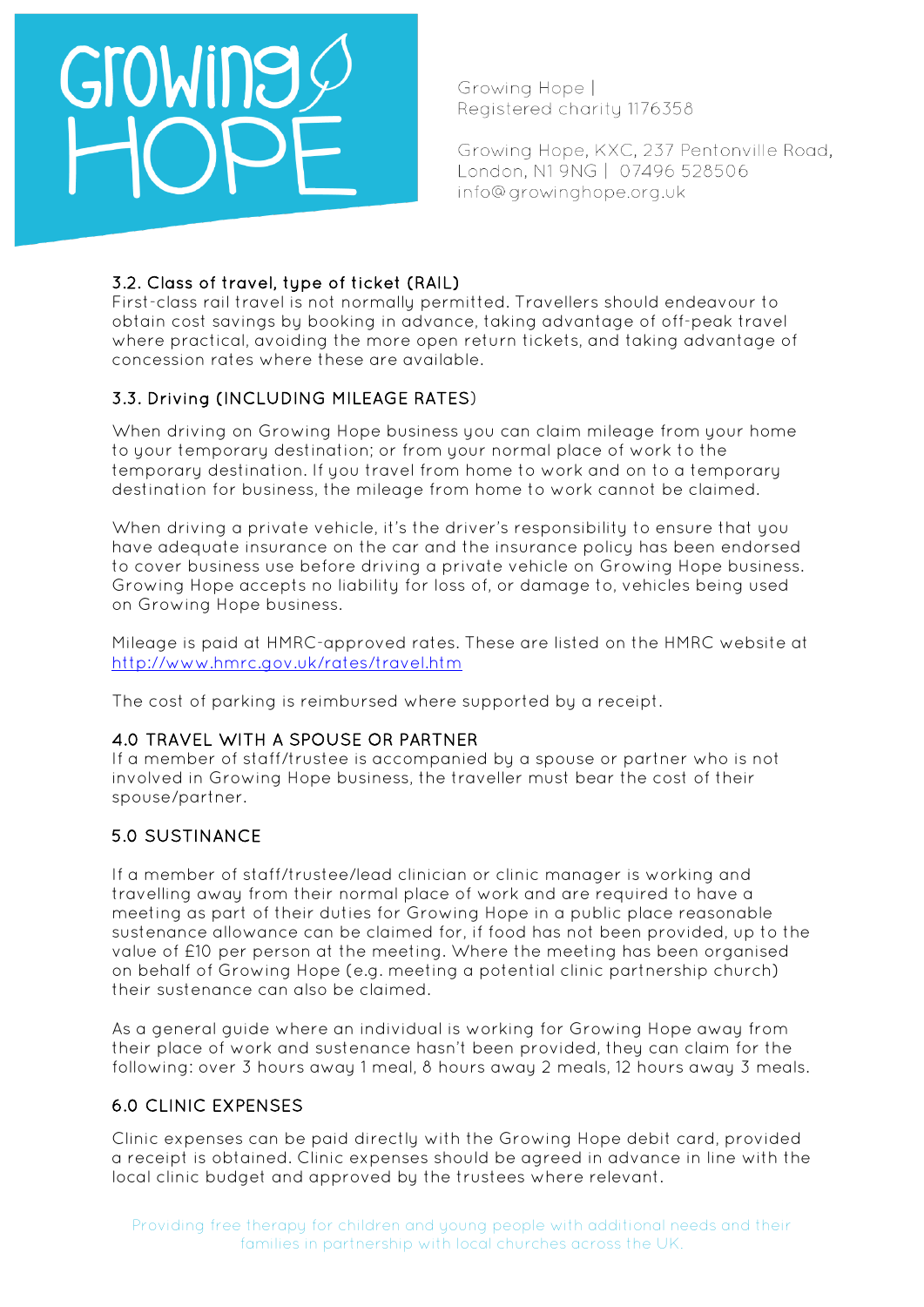

Growing Hope I Registered charity 1176358

Growing Hope, KXC, 237 Pentonville Road, London, N1 9NG | 07496 528506 info@growinghope.org.uk

# 7.0 EVENTS

Expenses related to events, such as fundraising activities, can be claimed for as per the agreed event budget, specific to each event. Event budgets should be signed off the trustees in advance of the event itself, and any associated expenses incurred.

### Guidance on what can be claimed for:

- All travel to and from trustee meetings (by relevant attending staff and/or trustees)
- All travel to and from Growing Hope events, e.g. annual gala dinner (by relevant attending staff and/or trustees)
- Sustenance for relevant meetings where these are held over lunch and/or coffee (by relevant attending staff and or trustees)
- Clinic expenses can be claimed as per the above guidelines by lead clinicians and clinic managers only

Growing Hope is a charity and all reasonable expenses incurred by trustees and staff in carrying out their duties, in line with the policy above, may be claimed for. Growing Hope asks that all staff and trustees do use their reasonable discretion to discern what to claim for considering their understanding of the charities aims and its operation under received grants and funds.

### Guidelines for Volunteers

Where a volunteer for Growing Hope carries out duties on a regular basis (e.g. once a week for a set number of hours), a small allowance for travel and sustenance may be claimed for. This will be agreed up front with the relevant volunteer considering the duties being carried out. As a guide this would cover the cost of reasonable out-of-pocket travel to and from a volunteer position and sustenance if volunteer hours extended of a mealtime.

Where volunteers participate within meetings over mealtimes (such as early evening or lunchtime meetings for fundraising, event planning or trustee meetings) the trustee hosting this meeting can use their discretion to purchase and claim back reasonable sustenance for this meeting.

Last Updated – June 21

### Glossary of Terms used within this Policy

Growing Hope: means the charity Growing Hope with registered charity number 1176356, Growing Hope Kings Cross with registered charity number 1176251,